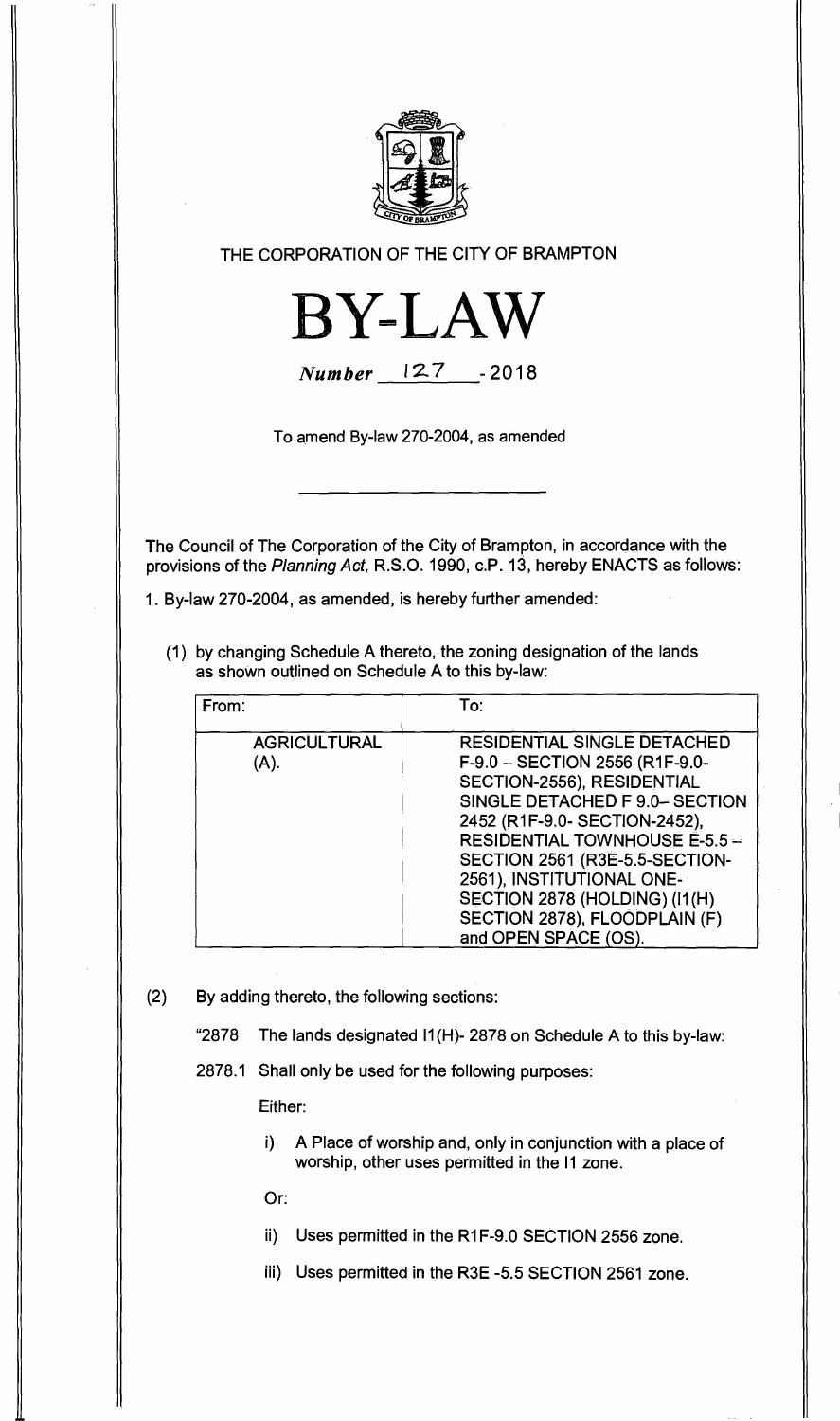- **2878.2 Shall be subject to the following requirements and restrictions:** 
	- **(1) For those uses permitted in Section 2878.1(i), the requirements and restrictions of the II zone shall apply.**
	- **(2) For those uses permitted in Section 2878.1(ii), the requirements and restrictions of Section 2556 and the R1F zone shall apply.**
	- **(3) For those uses permitted in Section 2878.1(iii), the requirements and restrictions of Section 2561 and the R3E zone shall apply.**
- **2878.3 Until such time as the Holding (H) symbol has been removed all lands zoned 11(H) — Section 2878 shall only be used for purposes permitted by Section 2878.1(i).**
- **2878.4 The lifting of the Holding [H] symbol shall only occur:** 
	- **i) After five years from the date of assumption of the plan of subdivision (File: 21T-11011B).**

**Or:** 

- **ii) After five years from the date of registration of the plan of subdivision (File 21T-11011B) provided that:** 
	- **a. The applicant provides justification to the City that demonstrates how residential development can be accommodated on the site, including but not limited to the provision for any public roads required to accommodate the alternative use, in conformity with all City standards and guidelines; and,**
	- **b. The Commissioner of Planning and Development Services Department deems that the site is no longer required for a Place of Worship in consultation with the Brampton Faith Coalition."**

**Peter Fay, City Clerk** 

Viavor

ENACTED and PASSED this 27<sup>th</sup> day of June, 2018.

| Approved as to<br>form.    |  |
|----------------------------|--|
| 2018/06/15                 |  |
| <b>AWP</b>                 |  |
|                            |  |
| Approved as to<br>content. |  |
| 2018/06/19                 |  |
| <b>AP</b>                  |  |
|                            |  |

(City File: CO3W17.004)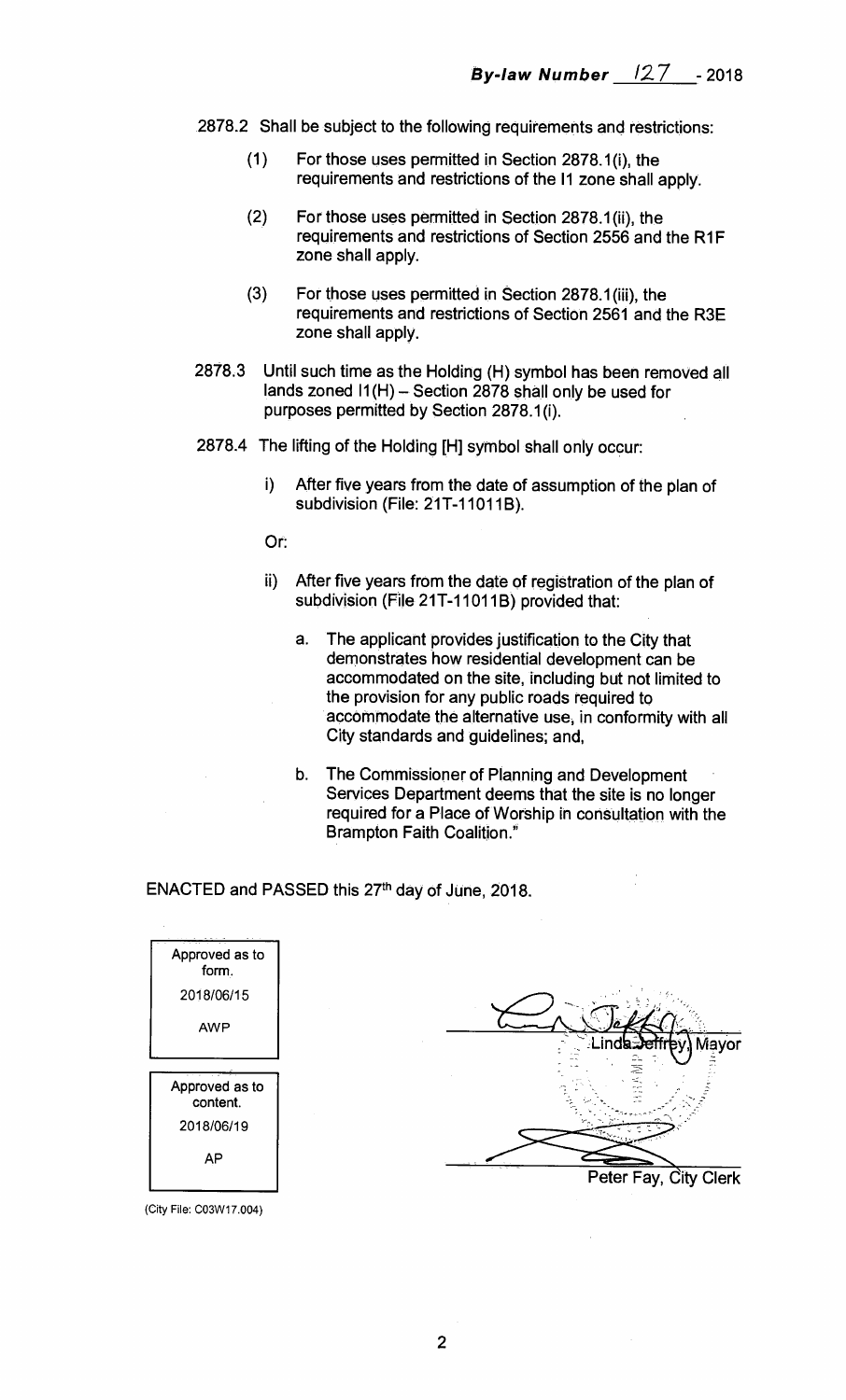